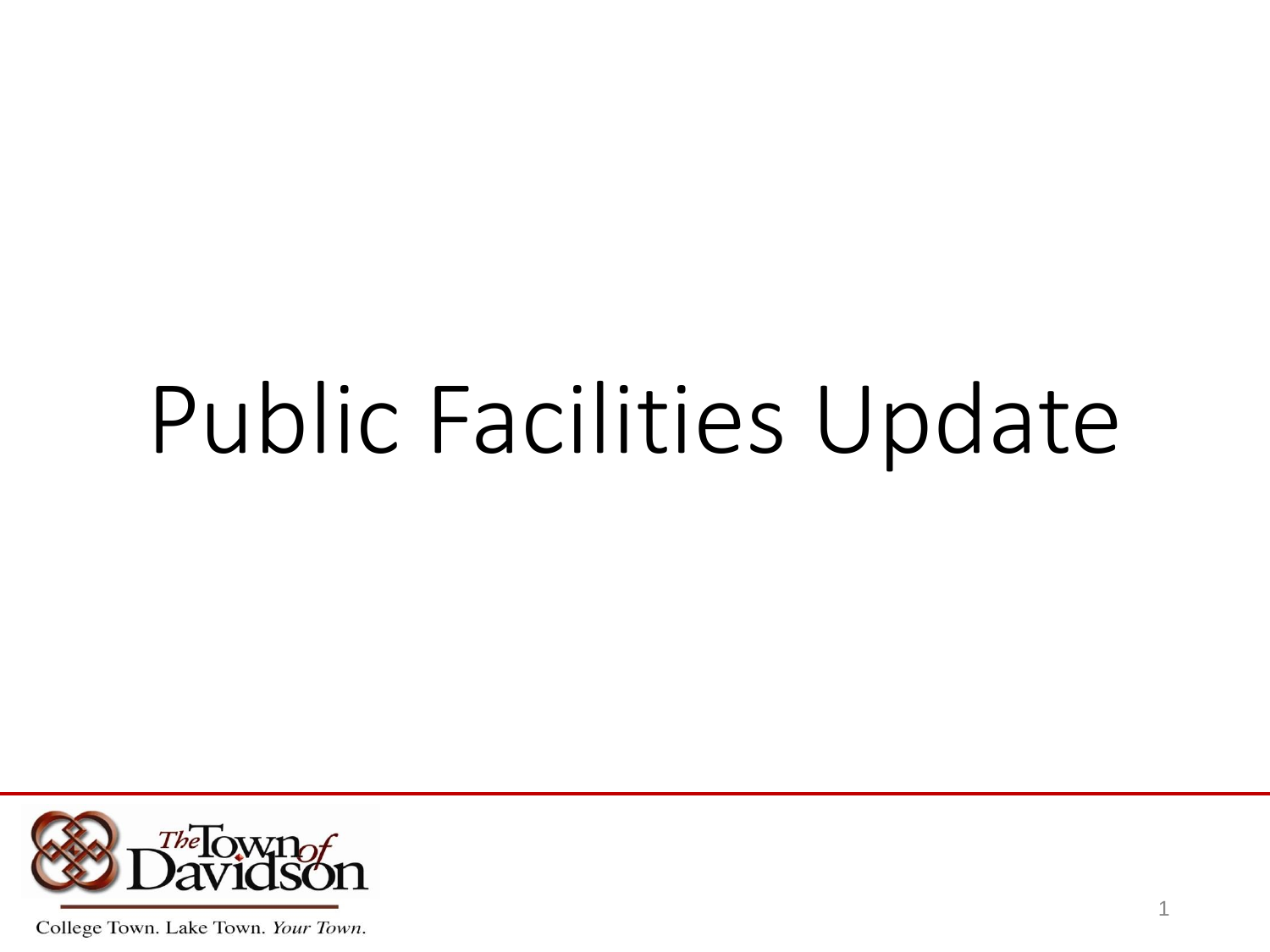# Agenda

- Construction Manager at Risk Process
- Budget Update
- Cost Reductions
- Add Alternates
- Next Steps

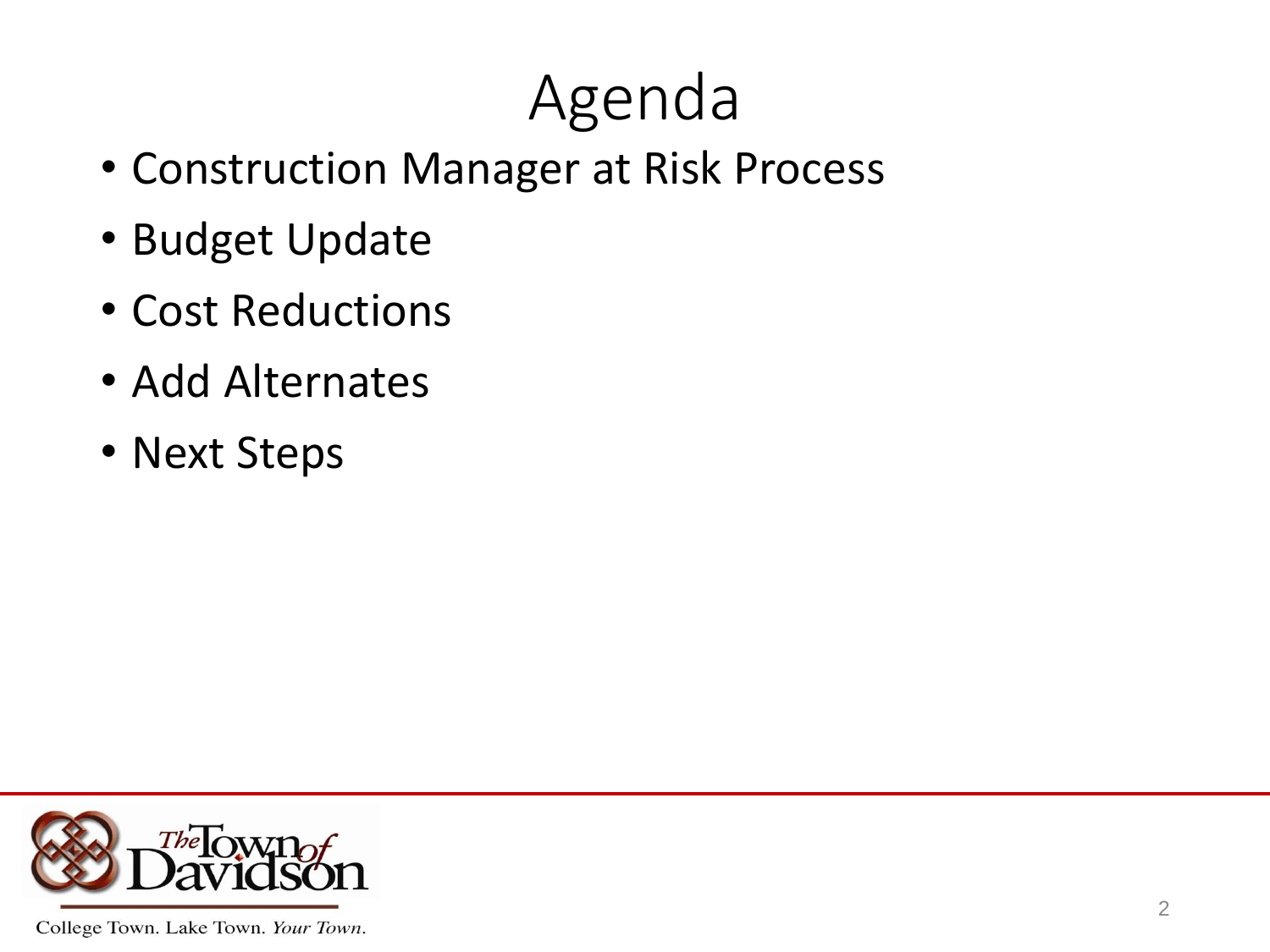### Construction Manager at Risk Process



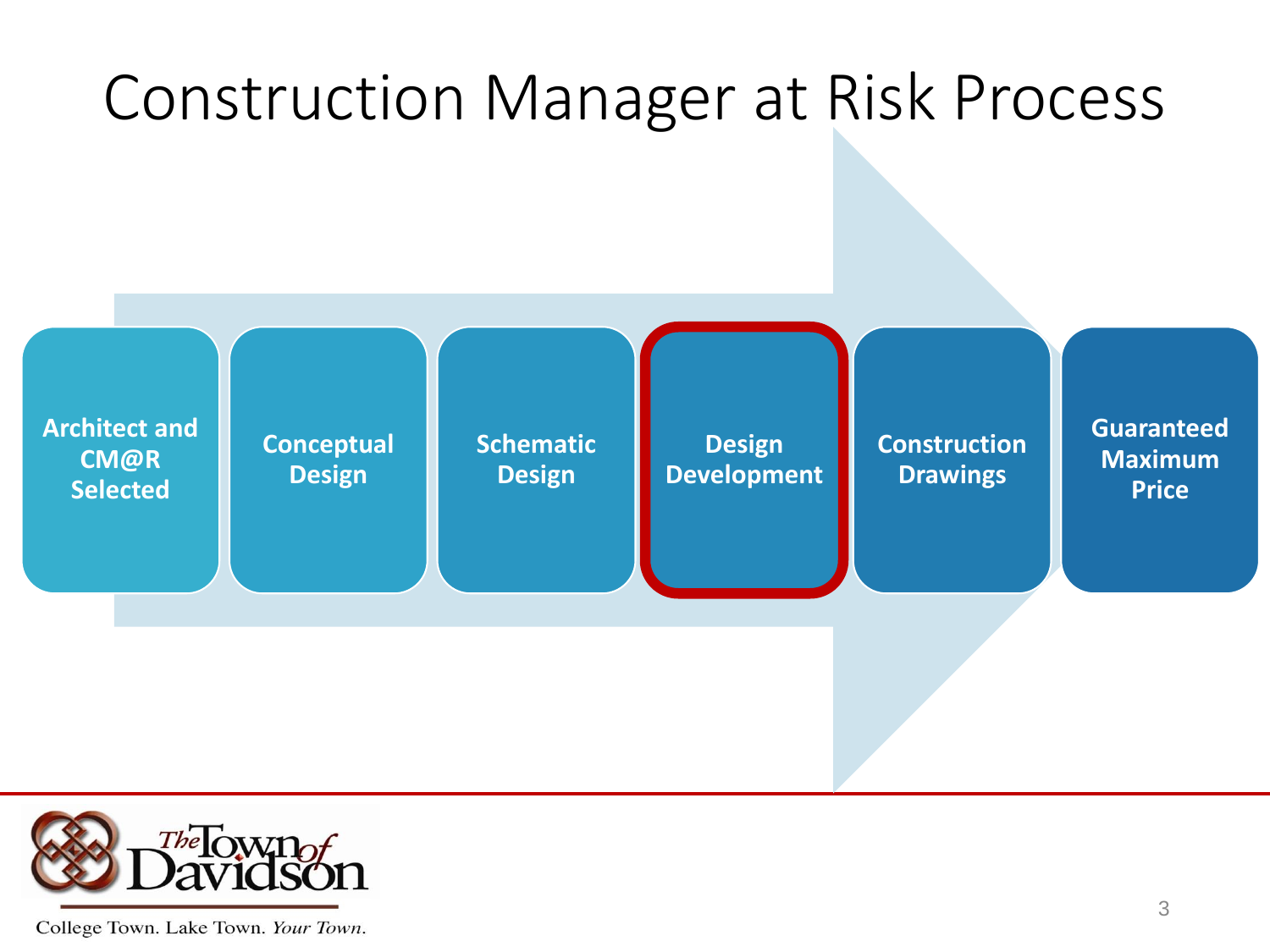## June 11, 2019 Budget Discussion

|                               | <b>OptionA</b> | <b>Option B</b> | <b>Option C</b> |
|-------------------------------|----------------|-----------------|-----------------|
| PD and FD                     | 2,460,000      | 2,460,000       | 2,460,000       |
| AV, Security                  | 400,000        | 400,000         | 400,000         |
| 251 Base price                | 7,770,088      | 7,770,088       | 7,770,088       |
| Asbestos removal              | 60,000         | 60,000          | 60,000          |
| 2-story lobby                 |                | 750,000         | 620,000         |
| Operable partitions (4)       | 160,000        | 160,000         | 160,000         |
| <b>Sub-total construction</b> | 10,850,088     | 11,600,088      | 11,470,088      |
| Soft Costs $(30\%)$           | 3,255,026      | 3,480,026       | 3,441,026       |
| Total                         | 14, 105, 114   | 15,080,114      | 14,911,114      |
| <b>Issuance Cost</b>          | 300,000        | 300,000         | 300,000         |
| <b>Grand Total</b>            | 14,405,114     | 15,380,114      | 15,211,114      |

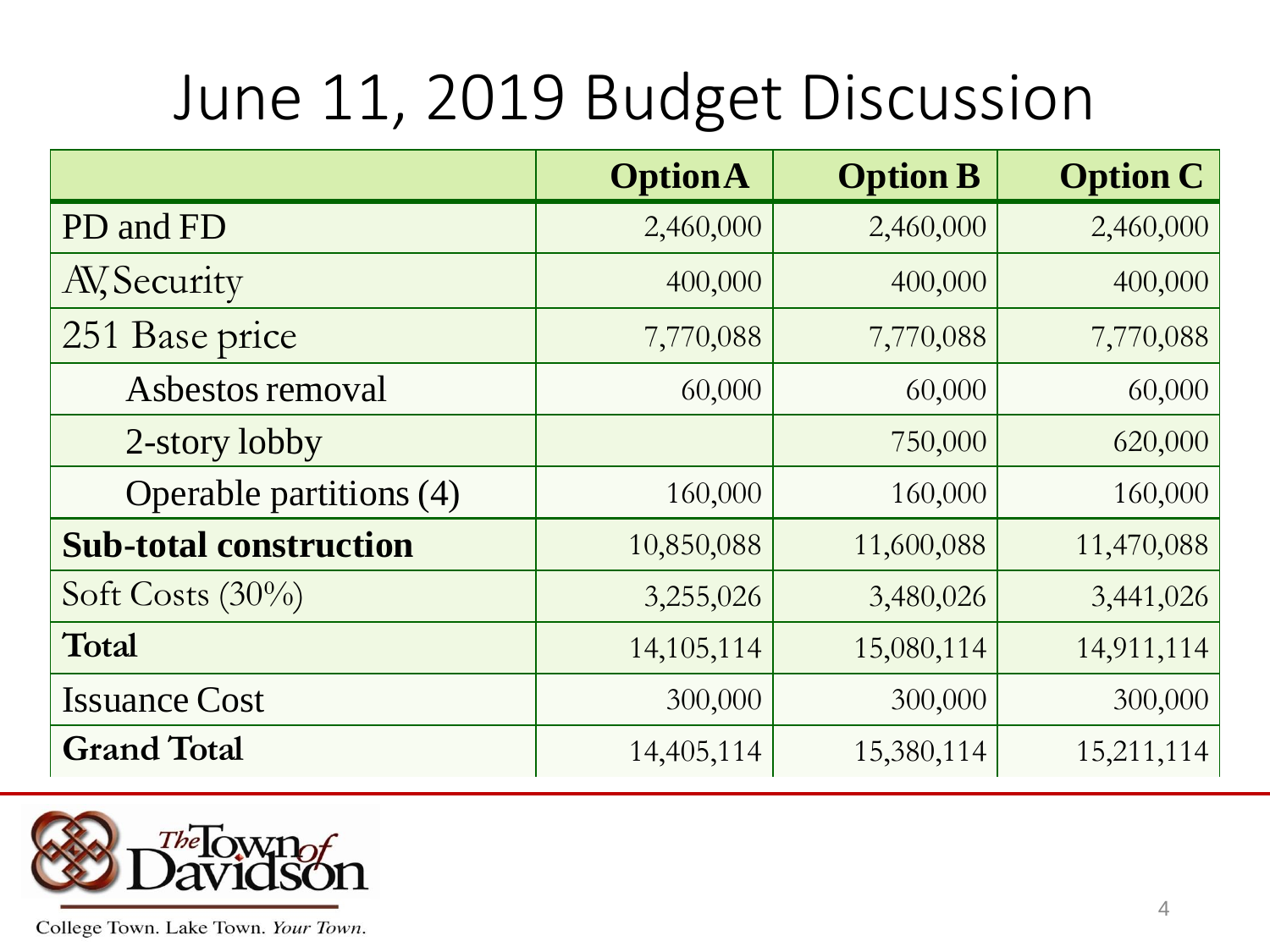#### Current Budget Estimate

| <b>Option A Total Budget: Construction + Soft Costs</b> | 14, 105, 114 |
|---------------------------------------------------------|--------------|
|                                                         |              |
| <b>Current Construction Cost Estimate</b>               | 11,782,000   |
|                                                         |              |
| <b>Design + Preconstruction Fees</b>                    | 1,115,248    |
|                                                         |              |
| <b>Total</b>                                            | 12,897,348   |
|                                                         |              |
| <b>Remaining Soft Costs/Contingency/FFE</b>             | 1,207,766    |

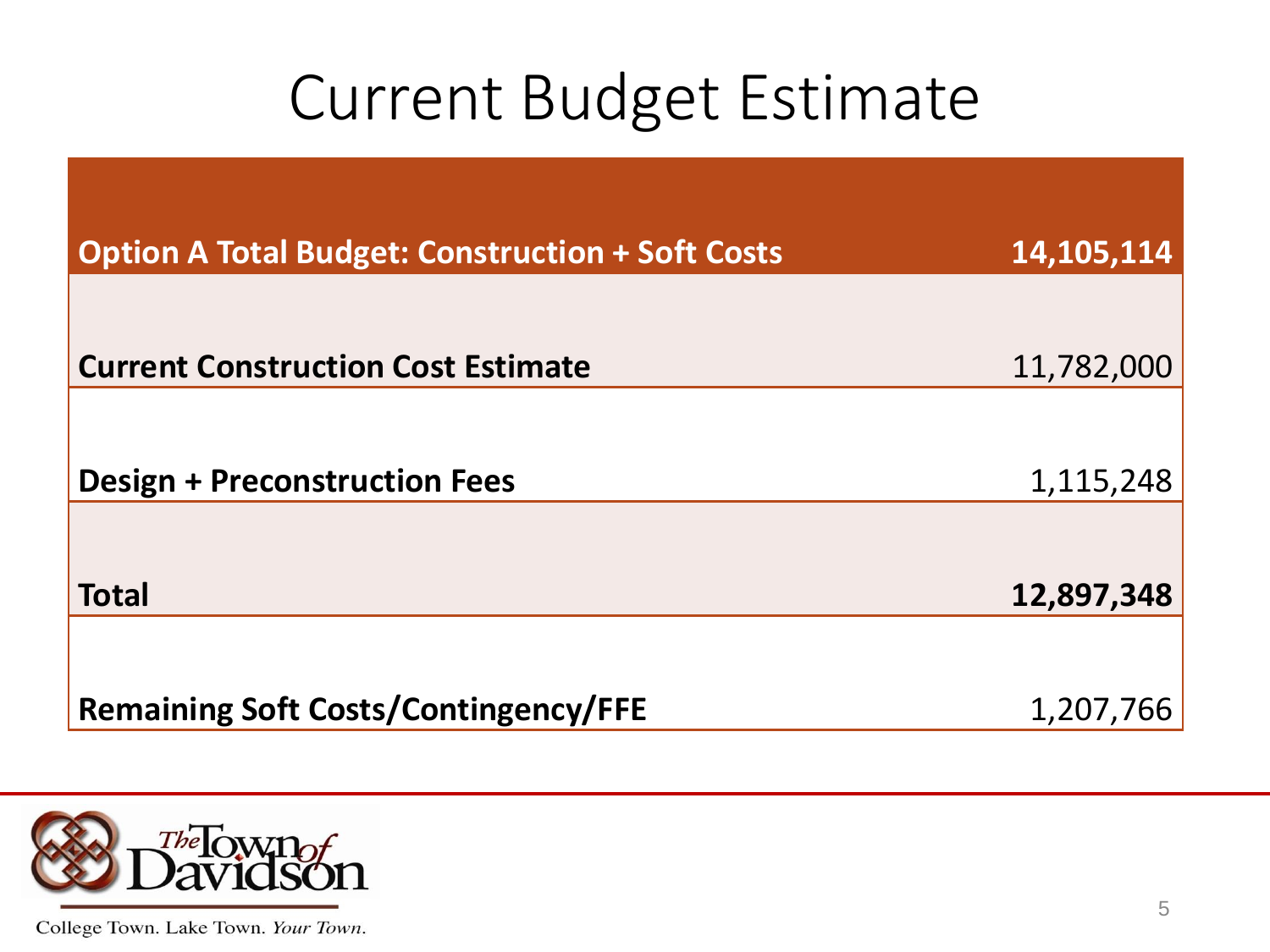- Site plan modifications
- Exterior and interior material modifications
	- Reduce tile in restrooms, type of carpet
	- Addition connector changed to painted fiber cement board versus pre-cast concrete
	- Use acoustical ceiling tiles in office areas and community rooms
	- Reduce exterior signage
	- Clean terrazzo floors but not refinish
- Mechanical system modifications
- Reduction in sally port size

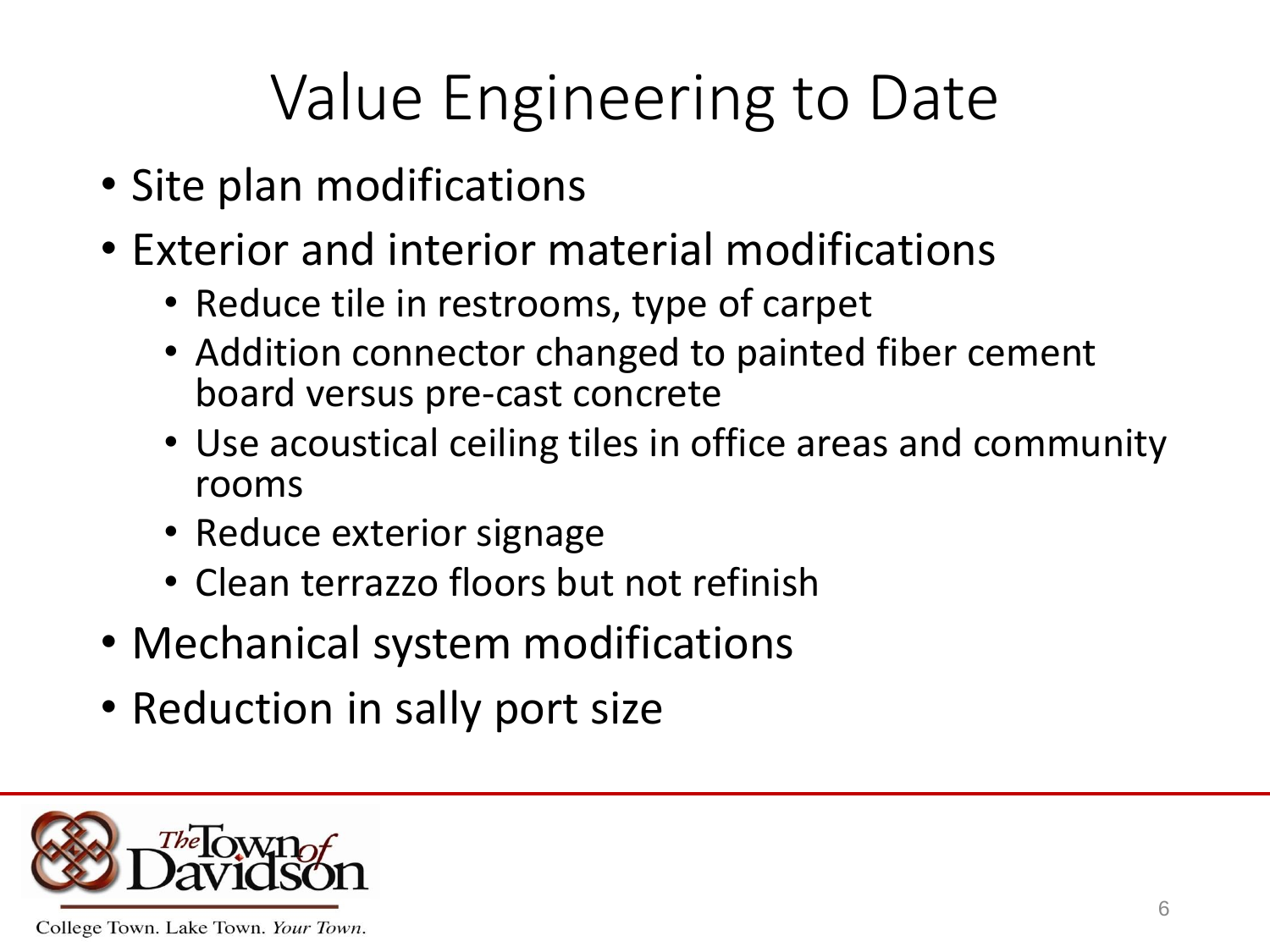

Addition connector changed to painted fiber cement board versus pre-cast concrete

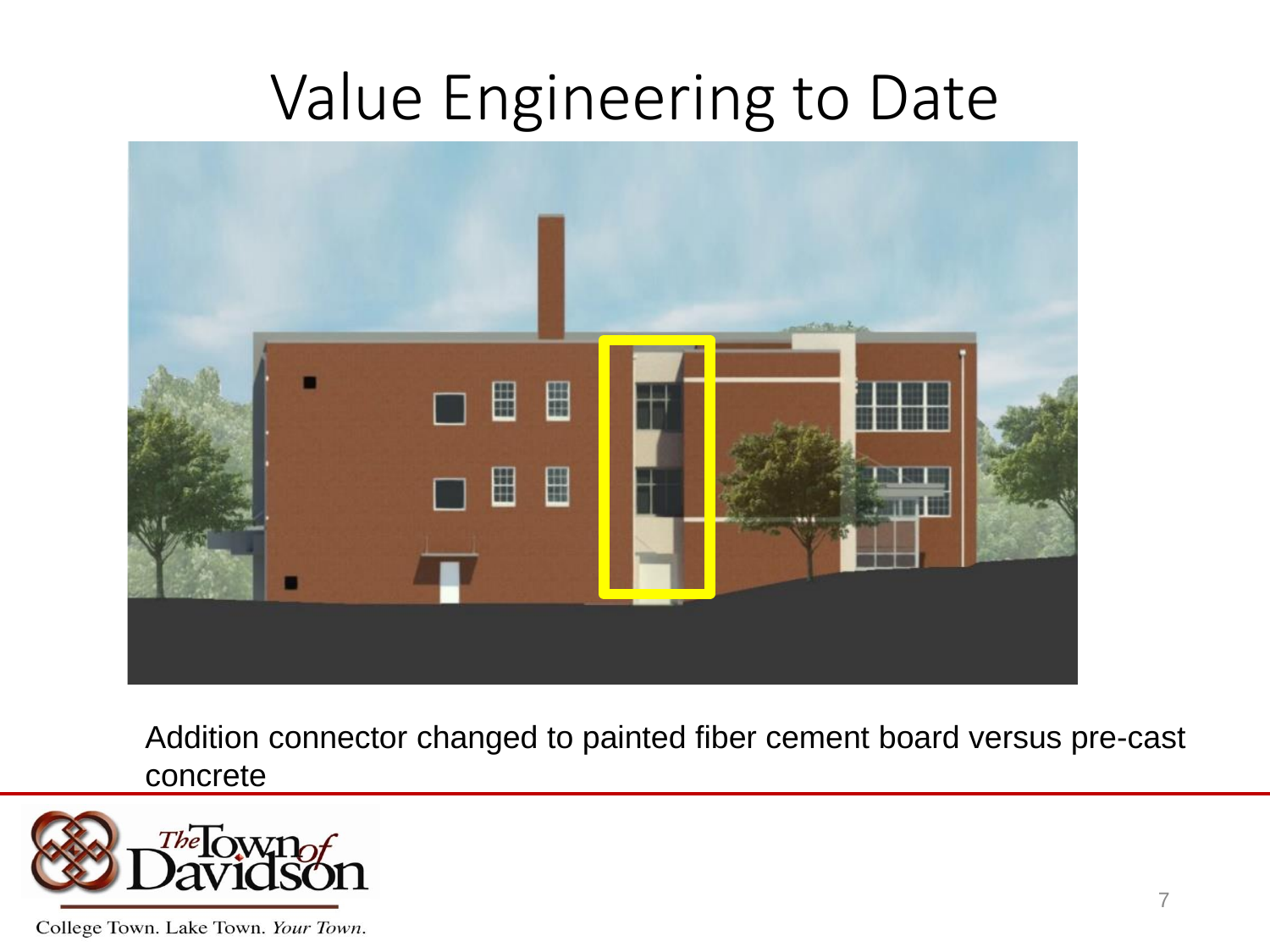

Width of sally port reduced, width of storage closets reduced, material changes from concrete to asphalt, keep current sidewalk on side of building instead of demolition and rebuild

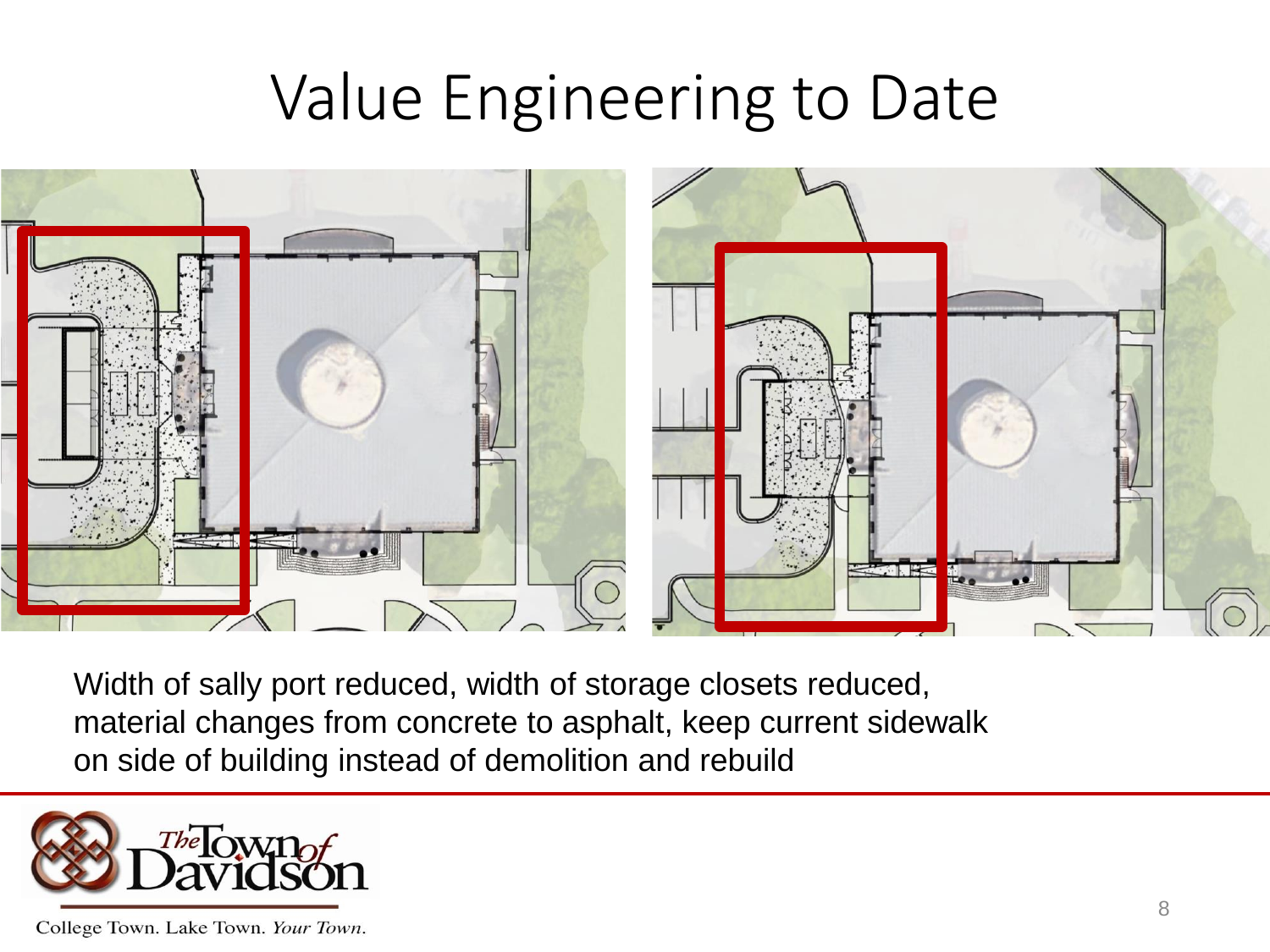

Parking spaces reduced, concrete walls removed, some stormwater modifications. Additional reductions possible.

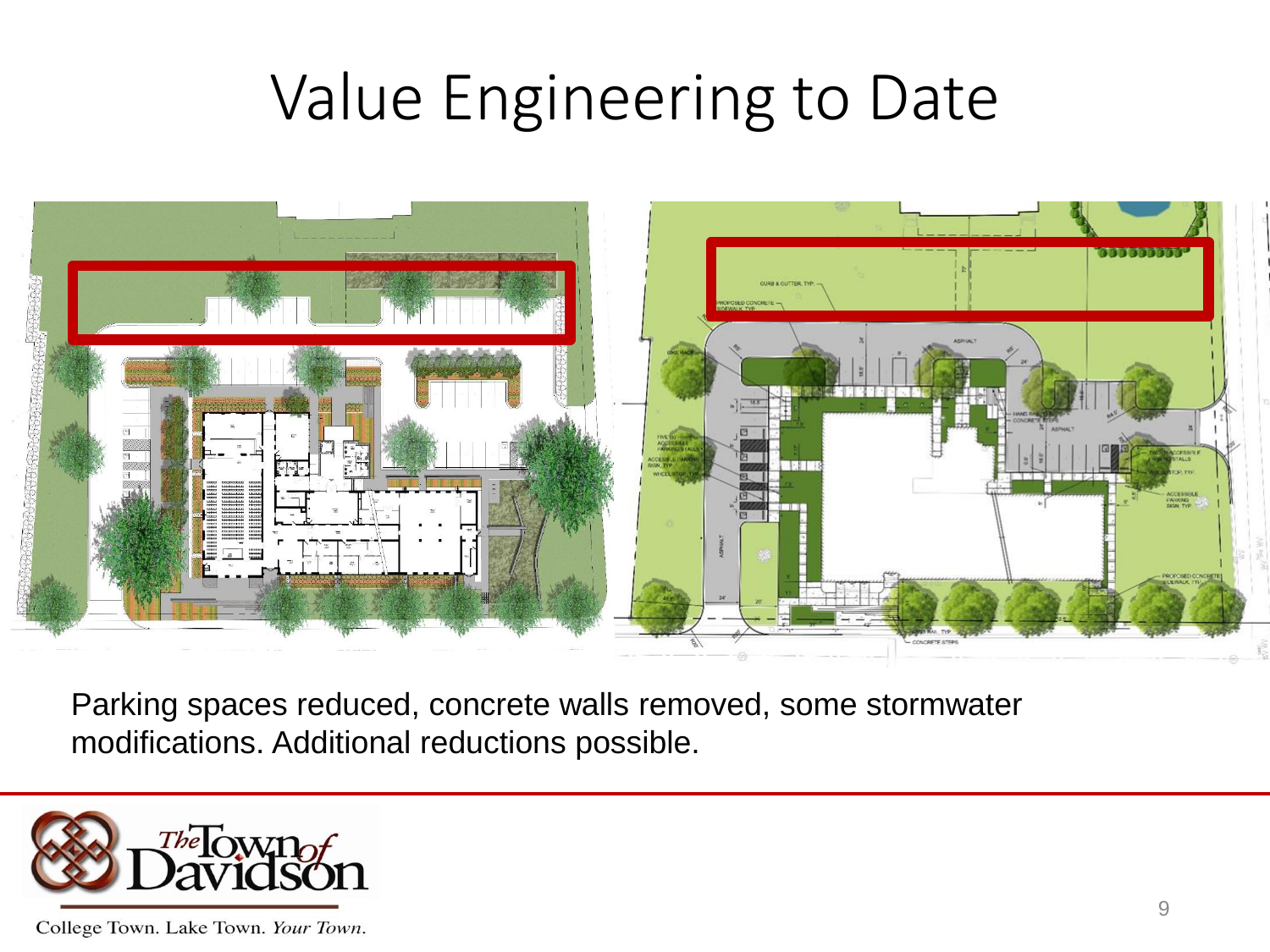## Add Alternate Options

- Stormwater
	- Above ground versus underground retention
	- Above ground cost is \$150,000
	- Underground is \$250,000
- Auditorium Lobby
	- Open up ceiling and staircase or leave as is
	- Cost to open and remove staircase is \$300,000

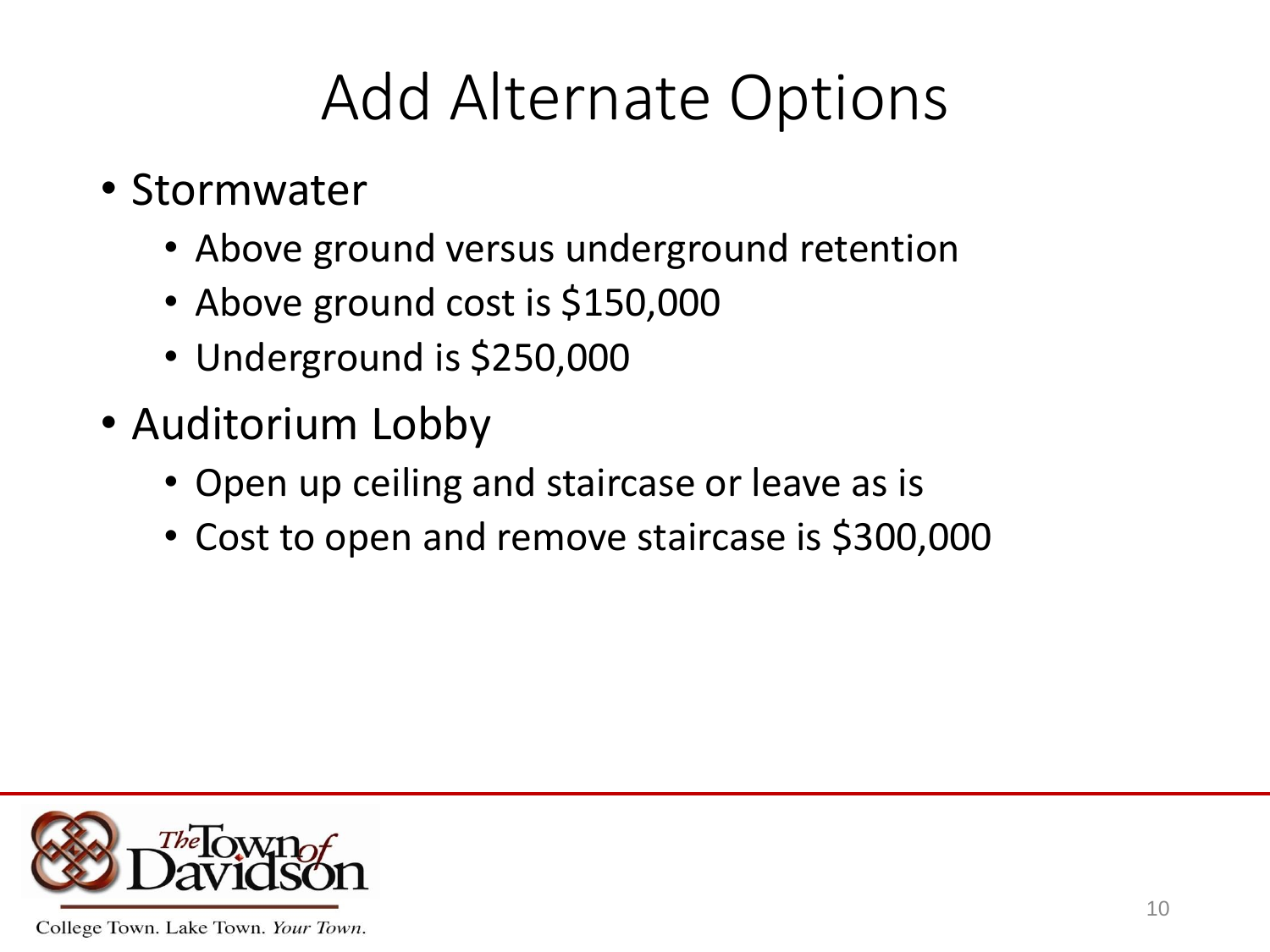#### Add Alternate Options



Above ground retention show on left, below ground on right

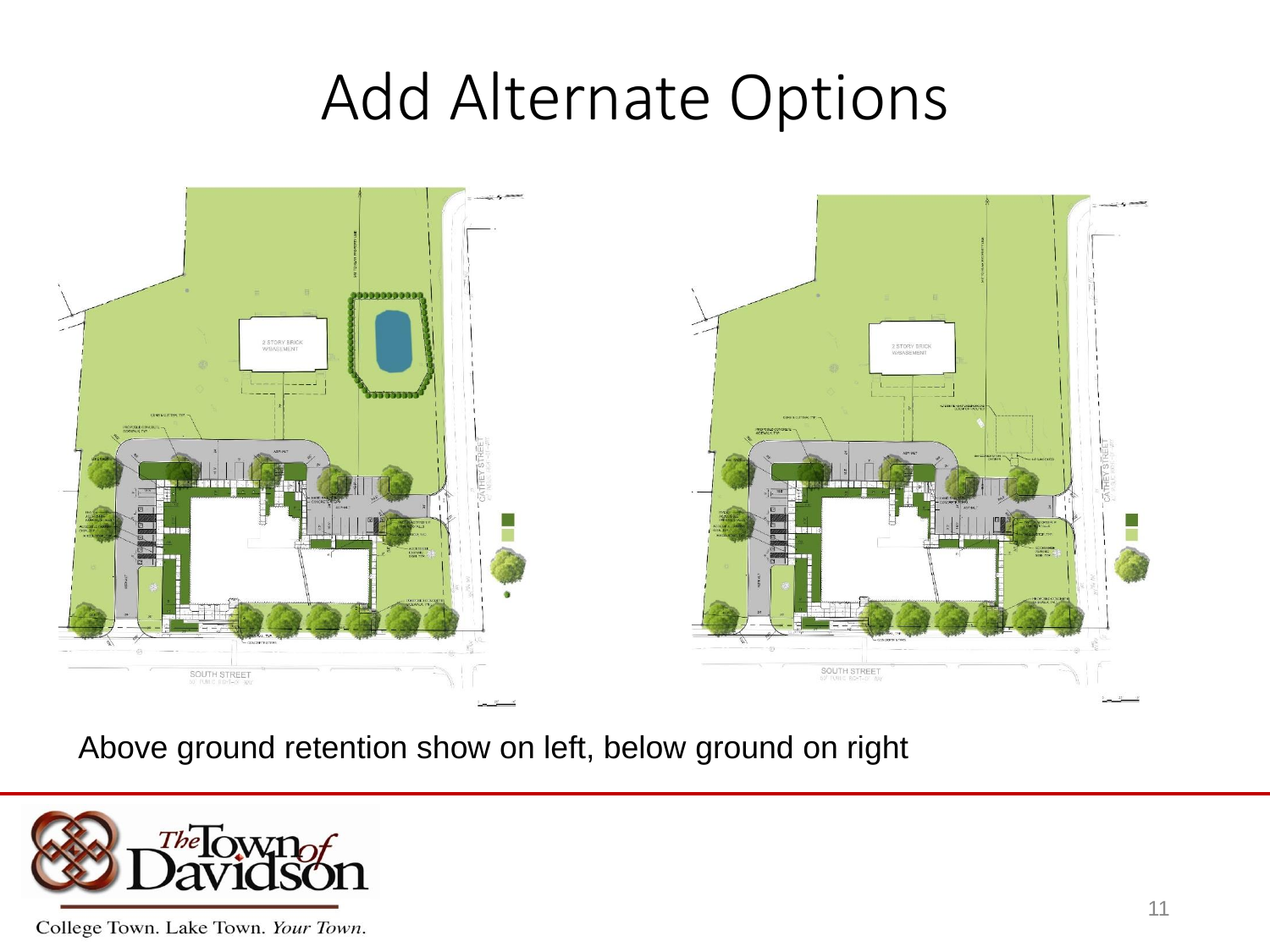## Potential Budget Changes

| <b>Option A Total Budget: Construction + Soft</b> |                          |
|---------------------------------------------------|--------------------------|
| <b>Costs</b>                                      | 14,105,114               |
|                                                   |                          |
| <b>Current Construction Cost Estimate</b>         | 11,782,000               |
| <b>Add Alternate Option Stormwater</b>            |                          |
| <b>Above Ground</b>                               | $-100,000$               |
| <b>Add Alternate Option Auditorium</b>            |                          |
| Lobby Stays as is                                 | $-300,000$               |
| <b>Design + Preconstruction Fees</b>              | 1,115,248                |
| <b>Total Range</b>                                | 12,897,348 to 12,497,348 |
| <b>Remaining Soft Costs/FFE/Contingency</b>       |                          |
| Range                                             | 1,207,766 to 1,607,766   |